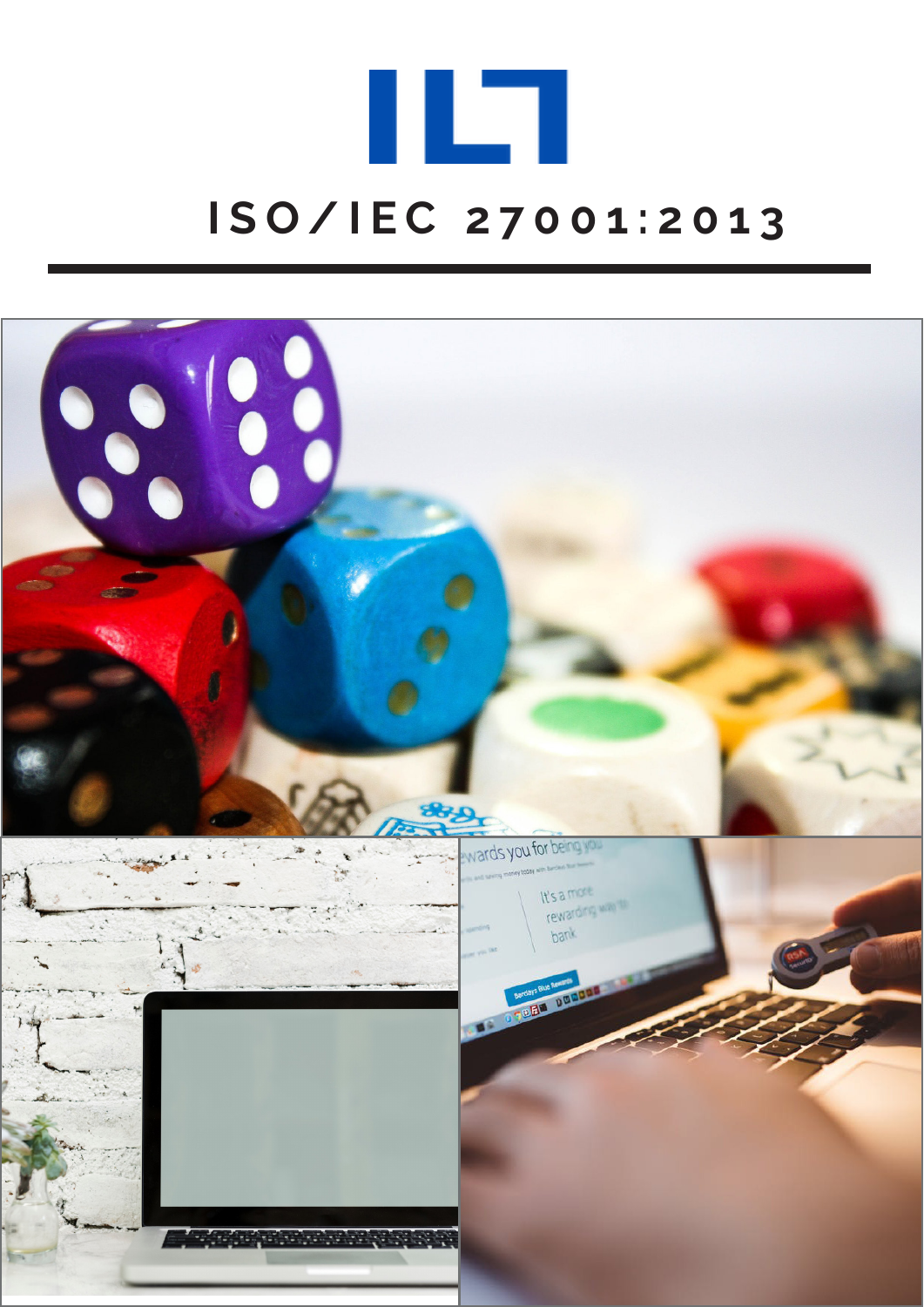ISO 27001 is divided into 11 Sections and Annex A

### INTRODUCTION

Section 0 – Is an introduction, a general overview of how ISO 27001 fits into the ISO family.

Section 1 – Provides the scope of the standard.

Section 2 – Provides the normative terms.

Section 3 – Terms and Definitions used.

### PLAN

Section 4 – Context of the Organisation. Internal Issues – Business, Regulatory issues, ambitions, stakeholders include owners, employees, partners, suppliers, customers and other external bodies.

Section 5 – Leadership, management responsibilities and governance.

Section 6 – Risk Assessment, Statement of Applicability and Risk Treatment Plan.

Section 7 – Support requirements, availability of personnel, expertise, other resources, control of documentation.

DO

Section 8 – Operations, Implementation of Controls, Technical, Procedural, Personal and Physical.

CHECK

Section 9 - Perform Monitoring and Measurement, Evaluate Performance of ISMS

### ACT

Section 10 – Improvement, Corrective Action – Make the ISMS better (better, more efficient controls, added resources, smoother procedures, greater staff involvement, awareness etc.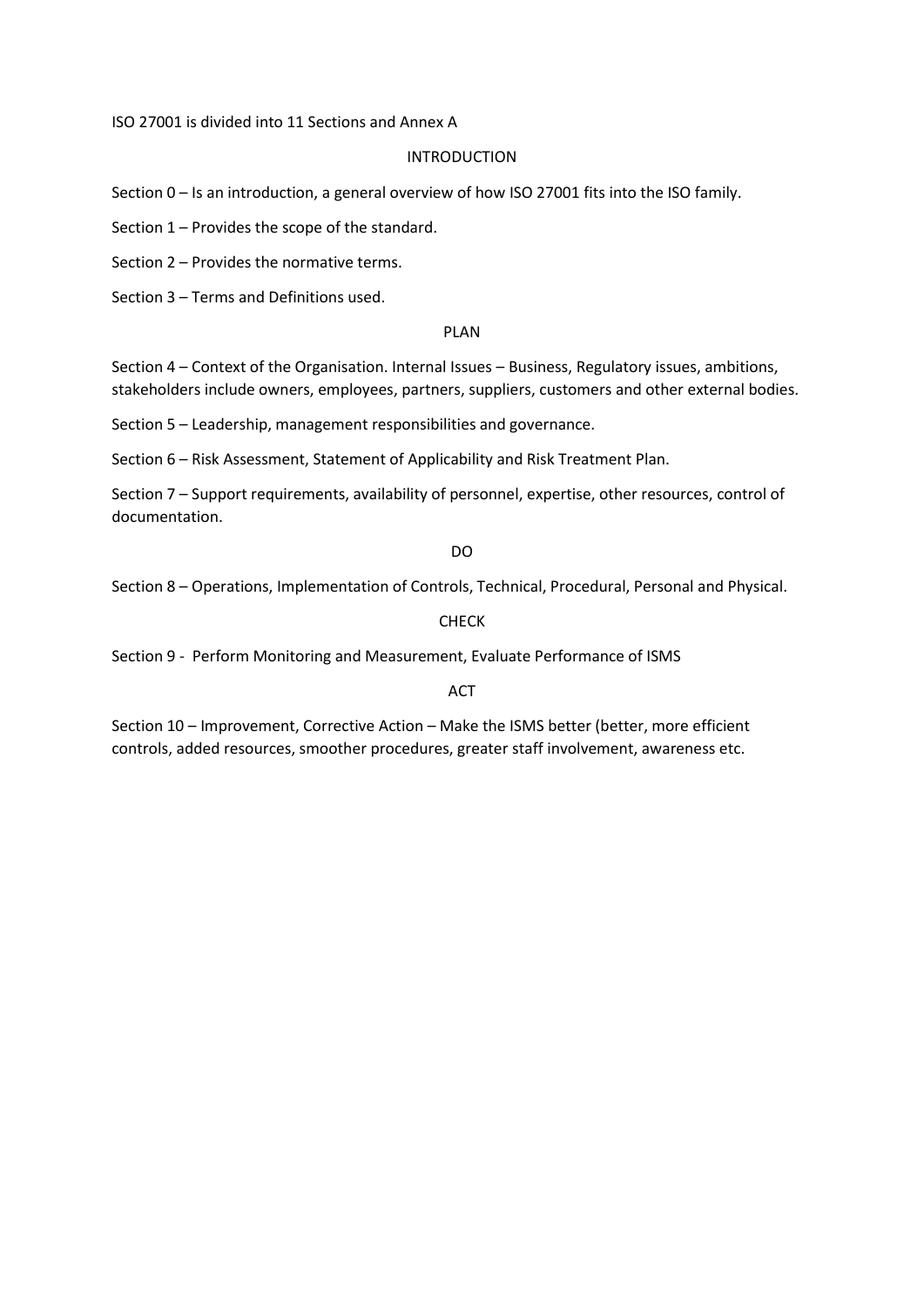Annex A – 114 Controls in 14 Control Sections (BUT see ISO 27002 for detail and implementation)

A.5 Information security policies – controls on how the policies are written and reviewed

A.6 Organization of information security – controls on how the responsibilities are assigned; also includes the controls for mobile devices and teleworking

A.7 Human resources security – controls prior to employment, during, and after the employment

A.8 Asset management – controls related to inventory of assets and acceptable use, also for information classification and media handling

A.9 Access control – controls for Access control policy, user access management, system and application access control, and user responsibilities

A.10 Cryptography – controls related to encryption and key management

A.11 Physical and environmental security – controls defining secure areas, entry controls, protection against threats, equipment security, secure disposal, clear desk and clear screen policy, etc.

A.12 Operational security – lots of controls related to management of IT production: change management, capacity management, malware, backup, logging, monitoring, installation, vulnerabilities, etc.

A.13 Communications security – controls related to network security, segregation, network services, transfer of information, messaging, etc.

A.14 System acquisition, development and maintenance – controls defining security requirements and security in development and support processes

A.15 Supplier relationships – controls on what to include in agreements, and how to monitor the suppliers

A.16 Information security incident management – controls for reporting events and weaknesses, defining responsibilities, response procedures, and collection of evidence

A.17 Information security aspects of business continuity management – controls requiring the planning of business continuity, procedures, verification and reviewing, and IT redundancy

A.18 Compliance – controls requiring the identification of applicable laws and regulations, intellectual property protection, personal data protection, and reviews of information security

One of the biggest myths abou[t ISO 27001](https://advisera.com/27001academy/?page_id=376&icn=free-what-is-iso-27001&ici=top-iso-27001-txt) is that it is focused on IT – as you can see from the above sections, this is not quite true: while IT is certainly important, IT alone cannot protect information. Physical security, legal protection, human resources management, organizational issues – all of them together are required to secure the information.

The best way to understand Annex A is to think of it as a catalogue of security controls you can select from – out of the 114 controls that are listed in Annex A, you can choose the ones that are applicable to your company.

Relationship to the main part of ISO 27001

So, not all of these 114 controls are mandatory – a company can choose for itself which controls it finds applicable and then it must implement them (in most cases, at least 90% of the controls are applicable); the rest are declared to be non-applicable. For example, controlA.14.2.7 Outsourced